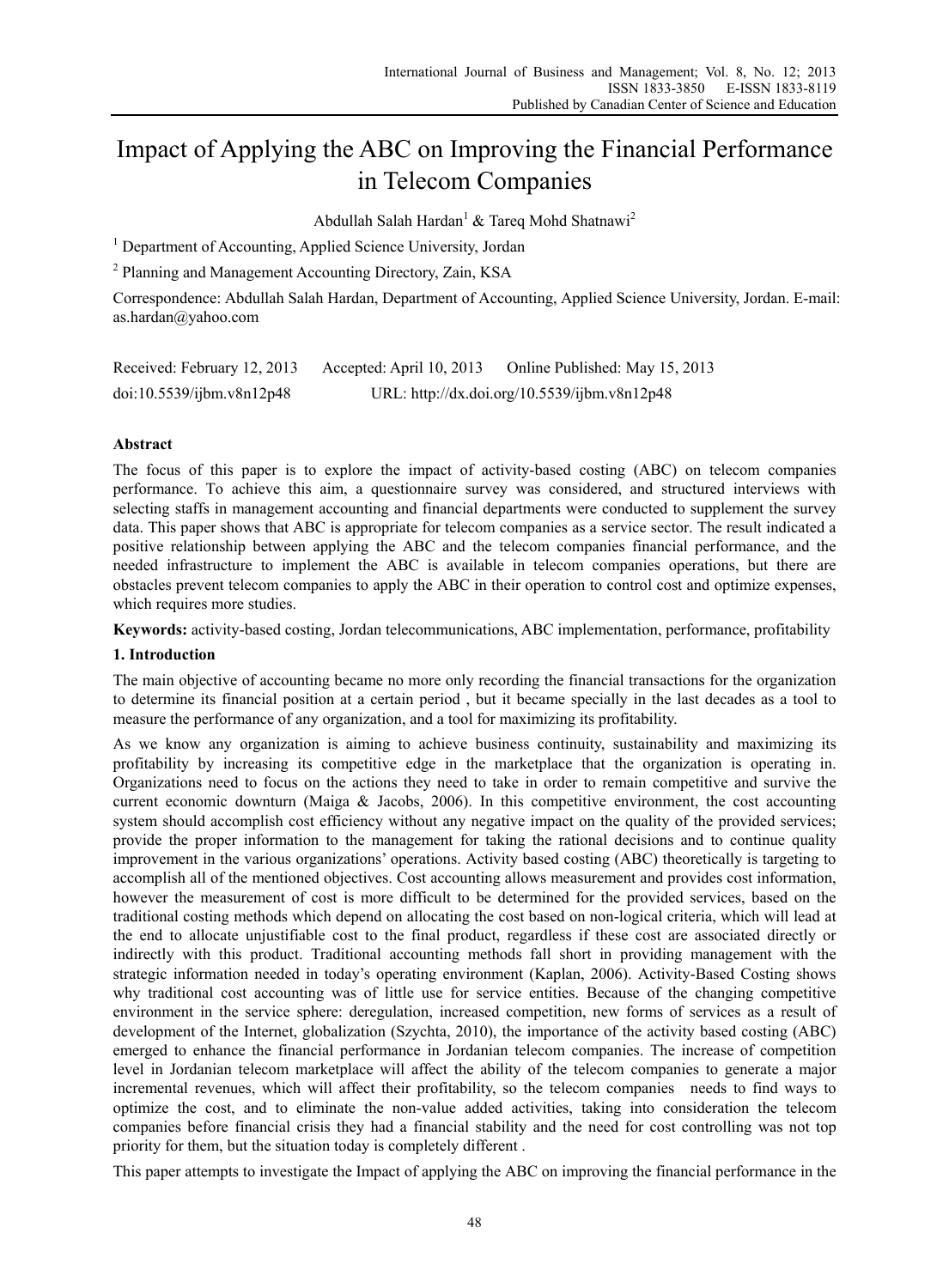Jordanian telecom companies. So, three questions raised in this paper explaining these objectives:

1) Does the ABC system contribute in empowering the telecom companies to optimize expenses and increase Profitability?

2) Do the telecom companies have the needed infrastructure to implement the ABC system to measure the cost related to the provided services?

3) Are there any obstacles that prevent telecom companies from applying the ABC costing system?

The remainder of the paper is structured as follows: review of existing literature relevant to this study, explain research methodology, present the data analysis and the findings.

#### **2. The Importance of the Study**

The telecom industry is considered so important for the national economy and considered a significant contributor to the GDP, from another perspective the telecom industry in the Jordan is one of the most competitive markets in the region, according to Arab advisor group, Jordan came in the first rank as per the competition index as we will see later.

Based on all of that, the telecom operator need to maintain sustainability, financial stability and profitability, especially when we know that the penetration rate in Jordan exceeded 120% as per Telecommunications Regulatory Commission (TRC) statistics, which means the possibility for revenue growth is declining year after year, accordingly all telecom companies need to control cost to achieve efficiency. From here the importance of the study is emerged, because the researchers in this study is trying to give attention to the costing process in telecom companies, and the value that are stemmed from applying ABC costing system.

## *2.1 Competitiveness of Telecom Industry in Jordan*

As we mentioned, the telecom industry in the Jordan is one of the most competitive markets in the region, according to Arab advisor group, which creates the index of a cellular competition intensity to assess the level of telecommunications intensity in the Arab region. Table (1) illustrates the intensity level of competition in the Arab World's cellular markets.

Jordan came in the first rank as per the competition index with, while Saudi Arabia came in second, followed by Palestine, Oman, Egypt, Morocco, Iraq, Tunisia, Yemen, Bahrain, Algeria, Sudan, Mauritania, Kuwait, Qatar, UAE, Syria, Libya and Lebanon.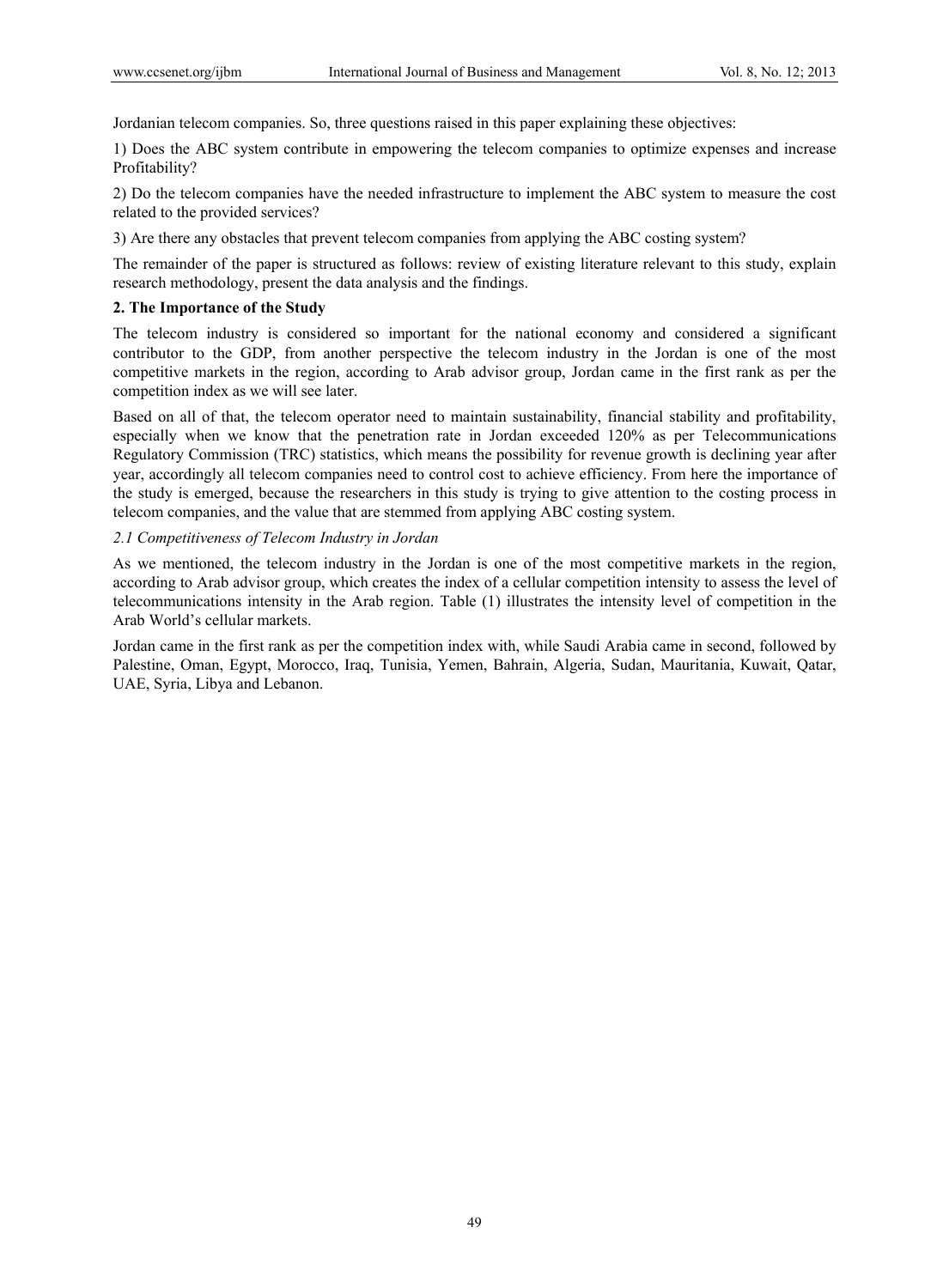| Country           |                | Row<br>#                | Licensed operators<br>(including granted<br>and expected in<br>2010) | Working<br>operators<br>by May<br>2010 | Market share of<br>largest<br>operator by<br>end of 2009 | Prepaid<br>plans by<br>April/MayApril/May<br>2010 | Postpaid<br>plans by<br>2010 | Corporate<br>offers by<br>April/May<br>2010 | 3G<br>services by<br>April/May<br>2010 | ILD<br>competition<br>by<br>April/May<br>2010 | Score |
|-------------------|----------------|-------------------------|----------------------------------------------------------------------|----------------------------------------|----------------------------------------------------------|---------------------------------------------------|------------------------------|---------------------------------------------|----------------------------------------|-----------------------------------------------|-------|
|                   | <b>Weights</b> |                         | 15%                                                                  | 40%                                    | 10%                                                      | 7.5%                                              | 7.5%                         | 5%                                          | 5%                                     | 10%                                           | 100%  |
|                   |                | A                       | $\overline{4}$                                                       | $\overline{4}$                         | 43.60%*                                                  | 24                                                | 37                           | <b>YES</b>                                  | <b>YES</b>                             | <b>YES</b>                                    |       |
|                   | 1 Jordan       | B                       | 1.00                                                                 | 0.67                                   | 0.56                                                     | 1.00                                              | 0.79                         | 1                                           | $\mathbf{1}$                           | $\mathbf{1}$                                  | 80.7% |
|                   |                | $\mathbf{C}$            | 0.15                                                                 | 0.27                                   | 0.06                                                     | 0.08                                              | 0.06                         | 0.05                                        | 0.05                                   | 0.1                                           |       |
|                   |                | A                       | $\overline{4}$                                                       | $\overline{4}$                         | 45.90%**                                                 | 13                                                | 26                           | <b>YES</b>                                  | <b>YES</b>                             | <b>YES</b>                                    |       |
| Saudi Arabia<br>2 | B              | 1.00                    | 0.67                                                                 | 0.54                                   | 0.54                                                     | 0.55                                              | $\mathbf{1}$                 | $\mathbf{1}$                                | $\mathbf{1}$                           | 75.3%                                         |       |
|                   | C              | 0.15                    | 0.27                                                                 | 0.05                                   | 0.04                                                     | 0.04                                              | 0.05                         | 0.05                                        | 0.1                                    |                                               |       |
|                   |                | A                       | $\overline{2}$                                                       | 6                                      | 84.00%                                                   | $\overline{9}$                                    | 15                           | <b>YES</b>                                  | <b>NO</b>                              | <b>YES</b>                                    |       |
| 3                 | Palestine      | B                       | 0.50                                                                 | 1.00                                   | 0.16                                                     | 0.38                                              | 0.32                         | 1                                           | $\mathbf 0$                            | 1                                             | 69.3% |
|                   |                | $\overline{C}$          | 0.08                                                                 | 0.40                                   | 0.02                                                     | 0.03                                              | 0.02                         | 0.05                                        | $\mathbf 0$                            | 0.1                                           |       |
|                   |                | A                       | $\overline{2}$                                                       | $4.5^{\circ}$                          | 49.40%*                                                  | 10                                                | $\overline{9}$               | <b>YES</b>                                  | <b>YES</b>                             | <b>YES</b>                                    |       |
| 4                 | Oman           | B                       | 0.50                                                                 | 0.75                                   | 0.51                                                     | 0.42                                              | 0.19                         | $\mathbf{1}$                                | $\mathbf{1}$                           | 1                                             | 67.1% |
|                   |                | $\mathbf{C}$            | 0.08                                                                 | 0.30                                   | 0.05                                                     | 0.03                                              | 0.01                         | 0.05                                        | 0.05                                   | 0.1                                           |       |
|                   |                | A                       | 3                                                                    | 3                                      | 39.08%                                                   | 16                                                | 21                           | <b>YES</b>                                  | <b>YES</b>                             | <b>YES</b>                                    |       |
| 5                 | Egypt          | B                       | 0.75                                                                 | 0.50                                   | 0.61                                                     | 0.67                                              | 0.45                         | 1                                           | $\mathbf{1}$                           | 1                                             | 65.7% |
|                   |                | $\mathbf{C}$            | 0.11                                                                 | 0.20                                   | 0.06                                                     | 0.05                                              | 0.03                         | 0.05                                        | 0.05                                   | 0.1                                           |       |
|                   |                | A                       | 3                                                                    | 3                                      | 60.34%                                                   | $7\overline{ }$                                   | 47                           | <b>YES</b>                                  | <b>YES</b>                             | <b>YES</b>                                    |       |
| 6                 | <b>Morocco</b> | B                       | 0.75                                                                 | 0.50                                   | 0.40                                                     | 0.29                                              | 1.00                         | $\mathbf{1}$                                | $\mathbf{1}$                           | $\mathbf{1}$                                  | 64.9% |
|                   |                | $\mathbf{C}$            | 0.11                                                                 | 0.20                                   | 0.04                                                     | 0.02                                              | 0.08                         | 0.05                                        | 0.05                                   | 0.1                                           |       |
|                   |                | A                       | $\overline{4}$                                                       | $\overline{4}$                         | 50.00%*                                                  | $\overline{4}$                                    | 3                            | <b>YES</b>                                  | <b>NO</b>                              | <b>YES</b>                                    |       |
|                   | 7 Iraq         | B                       | 1.00                                                                 | 0.67                                   | 0.50                                                     | 0.17                                              | 0.06                         | 1                                           | 0                                      | 1                                             | 63.4% |
|                   |                | $\mathbf{C}$            | 0.15                                                                 | 0.27                                   | 0.05                                                     | 0.01                                              | 0.00                         | 0.05                                        | $\mathbf{0}$                           | 0.1                                           |       |
|                   |                | A                       | 3                                                                    | 3                                      | 53.42%                                                   | 11                                                | 21                           | <b>YES</b>                                  | <b>YES</b>                             | <b>YES</b>                                    |       |
| 8                 | Tunisia        | B                       | 0.75                                                                 | 0.50                                   | 0.47                                                     | 0.46                                              | 0.45                         | 1                                           | 1                                      | 1                                             | 62.7% |
|                   |                | $\mathbf{C}$            | 0.11                                                                 | 0.20                                   | 0.05                                                     | 0.03                                              | 0.03                         | 0.05                                        | 0.05                                   | 0.1                                           |       |
|                   |                | A                       | $\overline{4}$                                                       | $\overline{4}$                         | 33.92%                                                   | 23                                                | $\overline{4}$               | <b>YES</b>                                  | <b>NO</b>                              | <b>NO</b>                                     |       |
| 9                 | Yemen          | B                       | 1.00                                                                 | 0.67                                   | 0.66                                                     | 0.96                                              | 0.09                         | $\mathbf{1}$                                | 0                                      | 0                                             | 61.1% |
|                   |                | $\mathbf{C}$            | 0.15                                                                 | 0.27                                   | 0.07                                                     | 0.07                                              | 0.01                         | 0.05                                        | $\mathbf{0}$                           | $\overline{0}$                                |       |
|                   |                | A                       | 3                                                                    | 3                                      | 52.90%*                                                  | $\overline{7}$                                    | 11                           | <b>YES</b>                                  | <b>YES</b>                             | <b>YES</b>                                    |       |
|                   | 10 Bahrain     | B                       | 0.75                                                                 | 0.50                                   | 0.47                                                     | 0.29                                              | 0.23                         | $\mathbf{1}$                                | $\mathbf{1}$                           | $\mathbf{1}$                                  | 59.9% |
|                   |                | $\mathbf{C}$            | 0.11                                                                 | 0.20                                   | 0.05                                                     | 0.02                                              | 0.02                         | 0.05                                        | 0.05                                   | 0.10                                          |       |
|                   |                | A                       | 3                                                                    | 3                                      | 46.39%                                                   | 12                                                | 26                           | <b>YES</b>                                  | <b>NO</b>                              | <b>YES</b>                                    |       |
|                   | 11 Algeria     | B                       | 0.75                                                                 | 0.50                                   | 0.54                                                     | 0.50                                              | 0.55                         | $\mathbf{1}$                                | $\mathbf{0}$                           | $\mathbf{1}$                                  | 59.5% |
|                   |                | $\mathbf{C}$            | 0.11                                                                 | 0.20                                   | 0.05                                                     | 0.04                                              | 0.04                         | 0.05                                        | 0.00                                   | 0.10                                          |       |
|                   |                | A                       | 3                                                                    | 3                                      | 49.93% **                                                | 8                                                 | $\overline{4}$               | <b>YES</b>                                  | <b>YES</b>                             | <b>YES</b>                                    |       |
|                   | 12 Sudan       | B                       | 0.75                                                                 | 0.50                                   | 0.50                                                     | 0.33                                              | 0.09                         | 1                                           | $\mathbf{1}$                           | 1                                             | 59.4% |
|                   |                | $\mathbf{C}$            | 0.11                                                                 | 0.20                                   | 0.05                                                     | 0.03                                              | 0.01                         | 0.05                                        | 0.05                                   | 0.1                                           |       |
|                   |                | A                       | 3                                                                    | 3                                      | 65.06%^^                                                 | 5                                                 | 3                            | <b>YES</b>                                  | <b>YES</b>                             | <b>YES</b>                                    |       |
|                   | 13 Mauritania  | B                       | 0.75                                                                 | 0.50                                   | 0.35                                                     | 0.21                                              | 0.06                         | $\mathbf{1}$                                | $\mathbf{1}$                           | $\mathbf{1}$                                  | 56.8% |
|                   |                | $\mathbf{C}$            | 0.11                                                                 | 0.20                                   | 0.03                                                     | 0.02                                              | 0.00                         | 0.05                                        | 0.05                                   | 0.1                                           |       |
|                   |                | A                       | 3                                                                    | 3                                      | 48.20% ***                                               | 3                                                 | 15                           | <b>YES</b>                                  | <b>YES</b>                             | <b>NO</b>                                     |       |
|                   | 14 Kuwait      | B                       | 0.75                                                                 | 0.50                                   | 0.52                                                     | 0.13                                              | 0.32                         | 1                                           | 1                                      | 0                                             | 49.8% |
|                   |                | $\mathbf{C}$            | 0.11                                                                 | 0.20                                   | 0.05                                                     | 0.01                                              | 0.02                         | 0.05                                        | 0.05                                   | 0                                             |       |
|                   |                | A                       | $\overline{2}$                                                       | $\overline{2}$                         | 85.70%                                                   | $\overline{7}$                                    | 12                           | <b>YES</b>                                  | <b>YES</b>                             | <b>YES</b>                                    |       |
|                   | 15 Qatar       | B                       | 0.50                                                                 | 0.33                                   | 0.14                                                     | 0.29                                              | 0.26                         | $\mathbf{1}$                                | 1                                      | 1                                             | 46.4% |
|                   |                | $\overline{c}$          | 0.08                                                                 | 0.13                                   | 0.01                                                     | 0.02                                              | 0.02                         | 0.05                                        | 0.05                                   | 0.1                                           |       |
|                   |                | A                       | $\overline{2}$                                                       | $\overline{2}$                         | 63.40%                                                   | $\overline{2}$                                    | $\overline{2}$               | <b>YES</b>                                  | <b>YES</b>                             | <b>YES</b>                                    |       |
|                   | <b>16 UAE</b>  | B                       | 0.50                                                                 |                                        | 0.37                                                     |                                                   |                              |                                             |                                        |                                               |       |
|                   |                | $\overline{\mathbf{C}}$ |                                                                      | 0.33                                   |                                                          | 0.08                                              | 0.04                         | $\mathbf{1}$                                | $\mathbf{1}$                           | 1                                             | 45.4% |
|                   |                | A                       | 0.08<br>$\overline{2}$                                               | 0.13                                   | 0.04                                                     | 0.01                                              | 0.00                         | 0.05<br><b>YES</b>                          | 0.05<br><b>YES</b>                     | 0.1                                           |       |
|                   |                | B                       | 0.50                                                                 | $\overline{2}$                         | 56.19%<br>0.44                                           | 8                                                 | $\overline{2}$               |                                             | $\mathbf{1}$                           | <b>NO</b>                                     | 38.0% |
|                   | 17 Syria       | $\overline{\mathbf{c}}$ |                                                                      | 0.33                                   |                                                          | 0.33                                              | 0.04                         | $\mathbf{1}$<br>0.05                        |                                        | 0                                             |       |
|                   |                | $\overline{\mathsf{A}}$ | 0.08<br>3                                                            | 0.13<br>$\overline{2}$                 | 0.04<br>70.48%                                           | 0.03                                              | 0.00<br>$\mathbf{1}$         |                                             | 0.05<br><b>YES</b>                     | $\boldsymbol{0}$<br><b>NO</b>                 |       |
|                   |                |                         |                                                                      |                                        |                                                          | 5                                                 |                              | <b>NO</b>                                   |                                        |                                               |       |
|                   | 18 Libya       | B                       | 0.75                                                                 | 0.33                                   | 0.30                                                     | 0.21                                              | 0.02                         | 0                                           | $1\,$                                  | 0                                             | 34.3% |
|                   |                | $\mathbf C$             | 0.11                                                                 | 0.13                                   | 0.03                                                     | 0.02                                              | 0.00                         | $\overline{0}$                              | 0.05                                   | $\bf{0}$                                      |       |
|                   |                | A                       | $\overline{2}$                                                       | 2 <sup>1</sup>                         | 55.32%                                                   | $\overline{2}$                                    | $\overline{2}$               | <b>YES</b>                                  | <b>NO</b>                              | <b>NO</b>                                     |       |
|                   | 19 Lebanon     | B                       | 0.50                                                                 | 0.33                                   | 0.45                                                     | 0.08                                              | 0.04                         | 1                                           | 0                                      | 0                                             | 31.2% |
|                   |                | $\overline{\mathbf{c}}$ | 0.08                                                                 | 0.13                                   | 0.04                                                     | 0.01                                              | 0.00                         | 0.05                                        | $\,0$                                  | $\overline{0}$                                |       |

# Table 1. Cellular competition intensity index

# **3. The Theoretical Part for Activity Based Costing (ABC)**

Activity based costing (ABC) which developed by Cooper and Kaplan in the late 1980s is emerged as a potential approach to solve traditional costing problems (Major & Hopper, 2005), because of its fundamental concentration on activities , the activity based costing help the organization in measuring the cost by studying and analyzing the activities, to determine the activity that has added value to organization, and eliminating any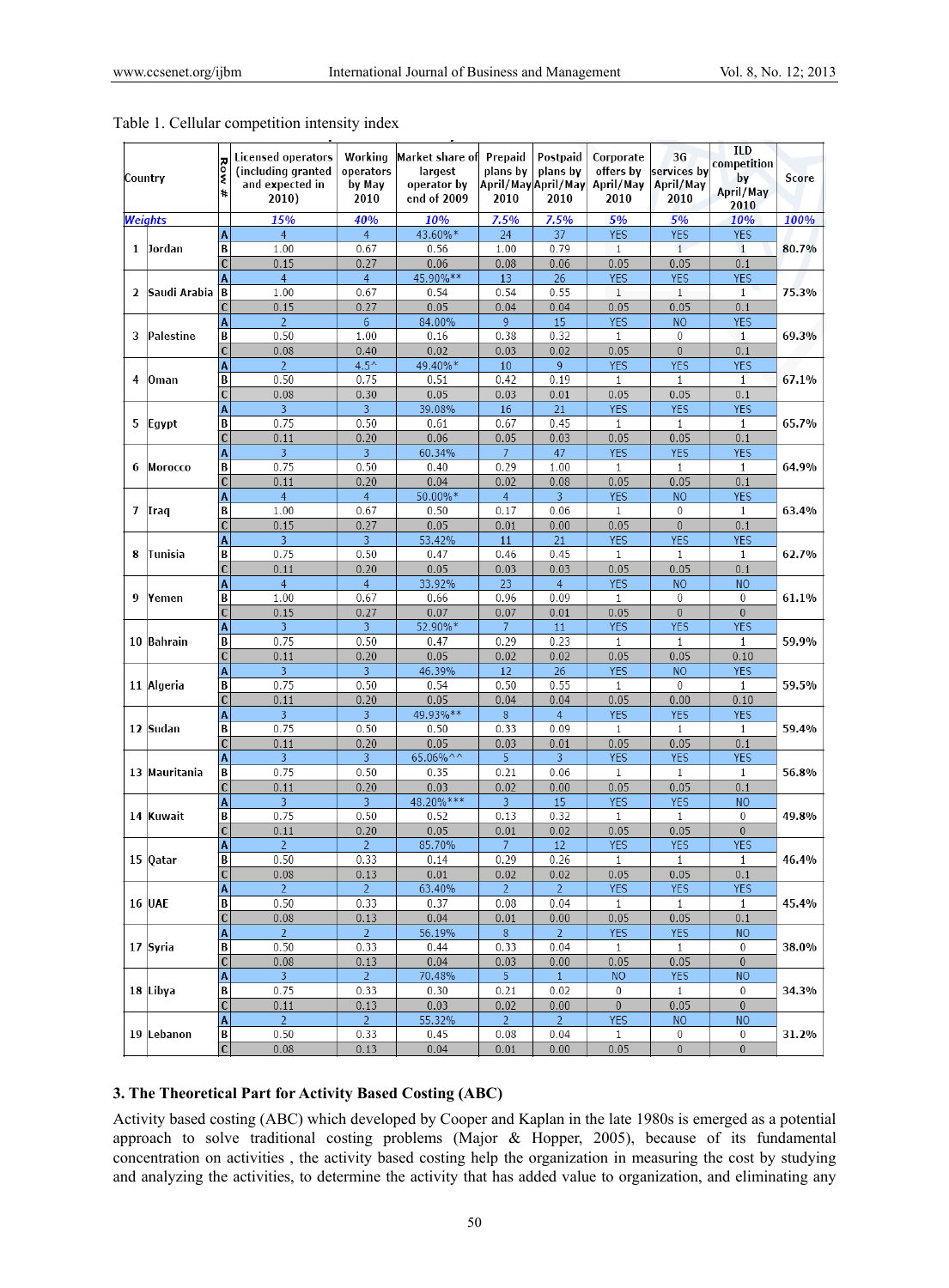activity that has no value added, which will lead to maximizing the organization's profitability.

Activity based costing ABC trace indirect and support expenses accurately to individual product, service and customers (Atkinson, Banker, Kaplan, & Young, 2001). In other words, ABC system is a system based on activities that links organizational spending on resources to the products and services produced and delivered to customers (Atkinson et al., 2001). The ABC allocates overhead to multiple activity cost pools and assigns the activity cost pools to products or services by means of cost drivers that represent the activities used. The direct cost is the cost of resource or activity that is acquired for or used by a single cost object, whereas the indirect cost is a cost of resource that was acquired to be used by more than one cost object.

Activity based costing techniques, from another perspective can provide the means to identify cost-bearing activities effectively and to allocate costs to individual products. The basic aim of ABC is to cost activities, not products; costs are allocated to products on the basis of the individual products' demand for those activities. The allocation bases (cost drivers) are the quantification of the activities performed (Kreuze & Newell, 2001).

Traditional cost system use actual departments or cost center for distributing costs, ABC system instead of using cost centers, use activities, that is rather than asking how to allocate department expenses to the services, the ABC system ask what activities are being performed by the department's resources.

Traditional cost system normally allocate overheads (indirect) cost to individual services or product based on some product volume, and this is considered the major limitation of the traditional cost theory, because it allows cross-subsidiaries between services or products, the essential difference between traditional cost accounting methods and activity based costing method is that, ABC can eliminate cross-subsidiaries between services or products. Traditional Costing Methods spreads overhead cost over entire customer base, products & services by using single or plant-wide rate called a predetermined overhead rate.

### *3.1 The Concept of Activity Based Costing (ABC) in Non Manufacturing Sector*

ABC has its roots in the manufacturing sector and most of the literature on ABC emphasizes its use in a manufacturing setting. Yet, it must be acknowledged that significant and growing economic activity takes place in the non-manufacturing sector (Chea, 2011). The ABC concept was gaining increasing popularity among entities in different branches of the economy (Szychta, 2010). It is important to note that ABC is not only appropriate for use in a manufacturing environment; it is also most appropriate for service organizations (Chea, 2011), so there is a need for ABC in any industry due to the increasing competition level in all aspects.

One of the main competitive industries is the dynamic telecom industry. All of this is affecting profitability margins for the products and services, which will urge management to devote more efforts to optimize cost by designing the proper costing tools and systems.

#### *3.2 Cost Assignment under ABC*

There are five basic components to the activity based cost assignment methodology: resources, resources drivers, activity, activity drivers and cost object (Miller, 1995).

*Resources*: are an economic element that is applied or used in the performance of activities, salaries and materials for example, additional examples of resources include travel, rent, depreciation, utilities, insurance and supplies.

*Resource drivers*: are the basis for tracing resources to activities, a measure of the quantity of resources consumed by an activity, an example of a resource drivers is the percentage of total square feet of space occupied by an activity, this factor is used to trace a portion of the cost of operating the facilities to the activity. Example of common resource drivers for salaries, wages, rent, equipment depreciation and utilities include the following:

Salaries: Percentage of people's time spent on each activity, headcount assignment…

Rent: square feet of facility consumed by each activity

Equipment depreciation: Specific analysis to associate equipment use to each activity, machine time by activity

Utilities: Kilowatt hours' consumption by activity

*Activities*: The activity can be defined as any event, action, transaction, or work sequence that causes a cost to be incurred in producing a product or providing a service (Weygandt, Kieso, & Kimmel, 2004). Activities represent work performed in an organization; the cost of activities is determined by tracing resource of a receiving department.

*Activity drivers*: Like a resource driver that is used to trace resource to activities, an activity driver is used to trace activity costs to cost object, activity driver is defined as a measure of the frequency and intensity of the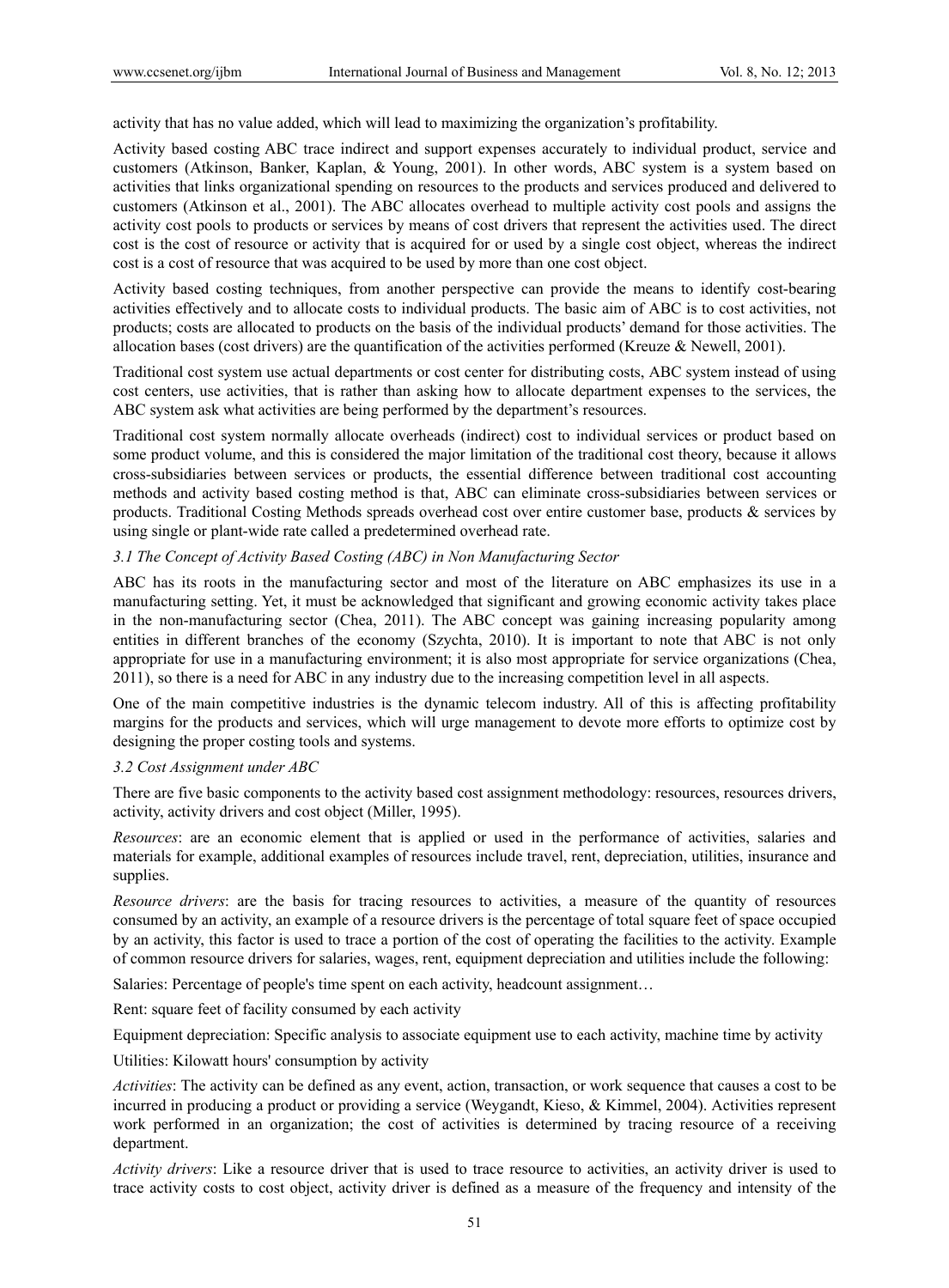demands placed on activities by cost object.

*The cost driver*: Any factor or activity that has a direct cause-effect relationship with the resources consumed (Weygandt et al., 2004). In ABC cost drivers are used to assign activity cost pools to products or services.

*Activity Cost Pool*: is the overhead cost allocated to a distinct type of activity or related activities (Weygandt, et al., 2004).

An example for the cost driver is the number of part numbers which is used to measure the consumption of material related activities by each product, the number of customer orders measures the consumption of order entry activities by each customer, sometimes an activity driver is used as an indicator of the output of an activity such as the number of purchase order prepared by the purchasing activity, this simply means that activity costs are traced to cost objects based on activity usage (consumption).When identifying and selecting activity drivers which is defined as a description of how an activity is used by a cost object, these level include activities that are traceable to the product (unit level, batch level, and product level cost) to the customer (customer level cost) to a market (market level cost) to a distribution channel (channel level cost) and to a project such as a research and development project (project level cost).

*Cost object;* cost object can be any customer, product, service, contract, project or other work unit for which a separate cost measurement is desired, the most common cost object is product or services cost. Activity drivers are used to trace activity costs to cost object.

#### *3.3 Cost Structure in Telecom Companies*

The cost structure in telecom companies can be divided into direct cost and indirect cost (overheads).

The direct cost includes all cost items that are incurred to provide services (calls, massages, data and other services) such as following:

Interconnection cost: the cost that is paid to other operators in case of initiating calls to other operators.

Revenue sharing: the cost that is paid to Telecommunications Regulatory Commission (TRC), and calculated as a percentage from the generated revenues after deducting the direct cost.

Content cost: the cost that is paid to content venders based agreed up agreements that determine the revenue sharing between the two parties.

In addition to direct cost, there is indirect cost that includes various items like: network depreciation, license amortization, utilities, sites rents, frequency fees paid to TRC, network labor cost….

As we see, there is a major need to use the ABC methodology to allocate the indirect cost to the provided services. The main cost driver that is used to allocate the indirect cost to the provided services is the minutes. The TRC in Jordan has developed an ABC method called FAC (Fully Allocated Cost) for purpose, which will be explained later.

#### *3.4 Activity Drivers*

An example of how an activity of a sales department might be traced to customer segments (cost object) is illustrated in the figure 1:



Figure 1. An activity of a sales department traced to customer segments

In this example, the activity of the sales department is make sales calls, the activity drivers is the number of sales calls, if the objective was to determine the selling cost associated with customer segments then the cost object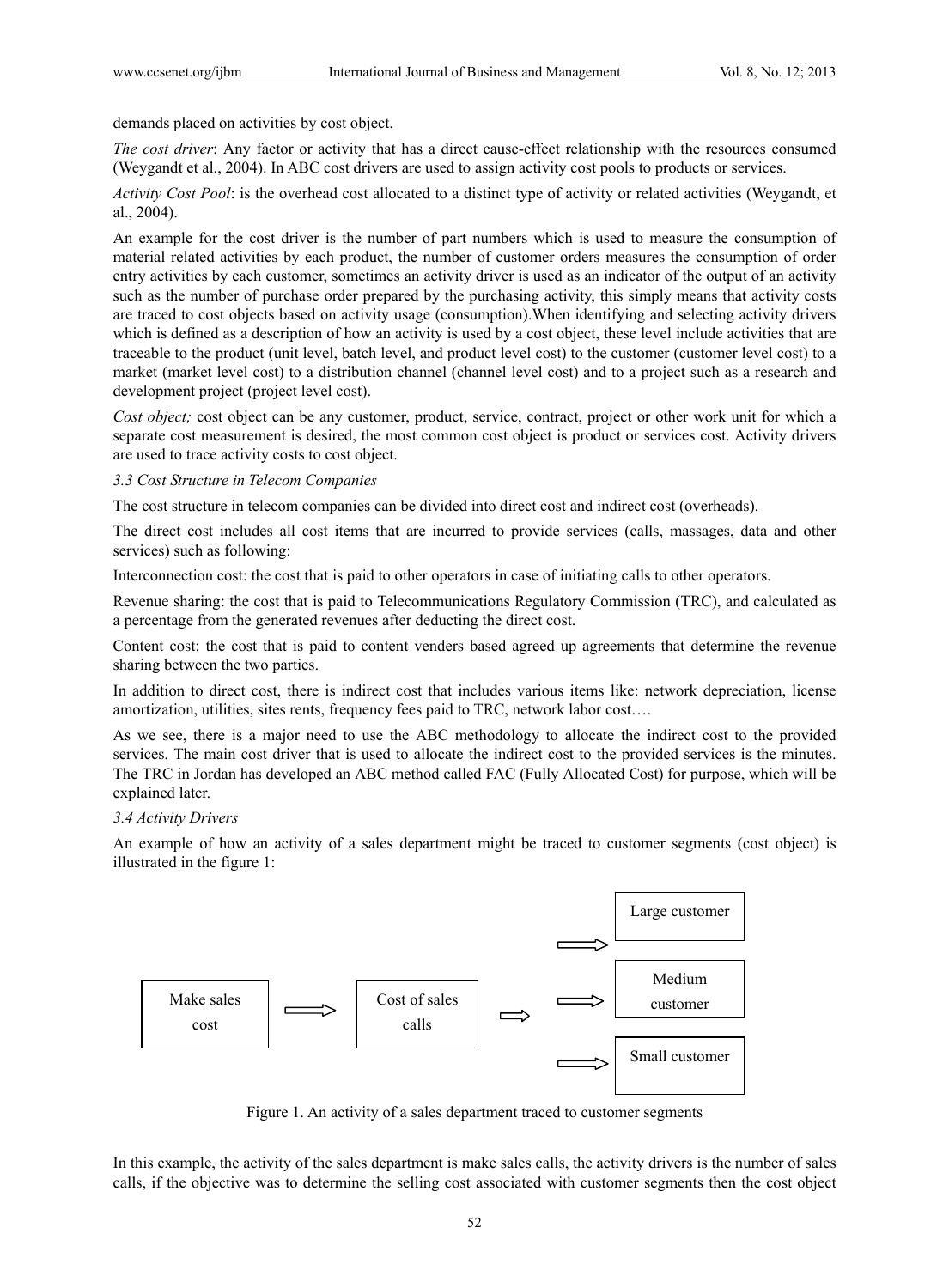might be large customers, medium sized customers and small customers.

Table 2 summarizes example from telecom the cost assignment process:

| Resource                                      | Resource drivers                                      | Activity  | Activity drivers                                              | Cost object                    |
|-----------------------------------------------|-------------------------------------------------------|-----------|---------------------------------------------------------------|--------------------------------|
| Paying money to<br>Network venders<br>(CAPEX) | deploying network<br>sites to cover<br>populated aria | cost pool | sites depreciation number of sending and<br>receiving minutes | Postpaid & Prepaid<br>Products |

Table 2. The telecom cost assignment process

#### *3.5 Implementation of ABC in Telecom (FAC)*

As we mentioned above, the regulatory authority in Jordan developed a certain methodology emerged from ABC method to allocate the indirect cost like network depreciation, license amortization, utilities, sites rents, frequency fees paid to TRC, network labor cost….

A unit cost is determined for each of the following network elements by dividing the total pool cost of the network element by the number of units used by each service. Table 3 Reveals the flow chart of cost assignment (TRC, 2003).

Table 3. Flow chart of cost assignment for Jordanian telecom companies

| <b>BTS</b> | Base Transceiver Station BSC Base Station Controller     |  |
|------------|----------------------------------------------------------|--|
|            | MSC Mobile Switching Centre TSC Transit Switching Centre |  |
|            | HLR Home Location Register VLR Visitor Location Register |  |
| POI —      | Point of Interconnection                                 |  |



# *3.6 Mobile Network Services*

Mobile network operators offer a wide variety of services to customers but in reality most GSM mobile networks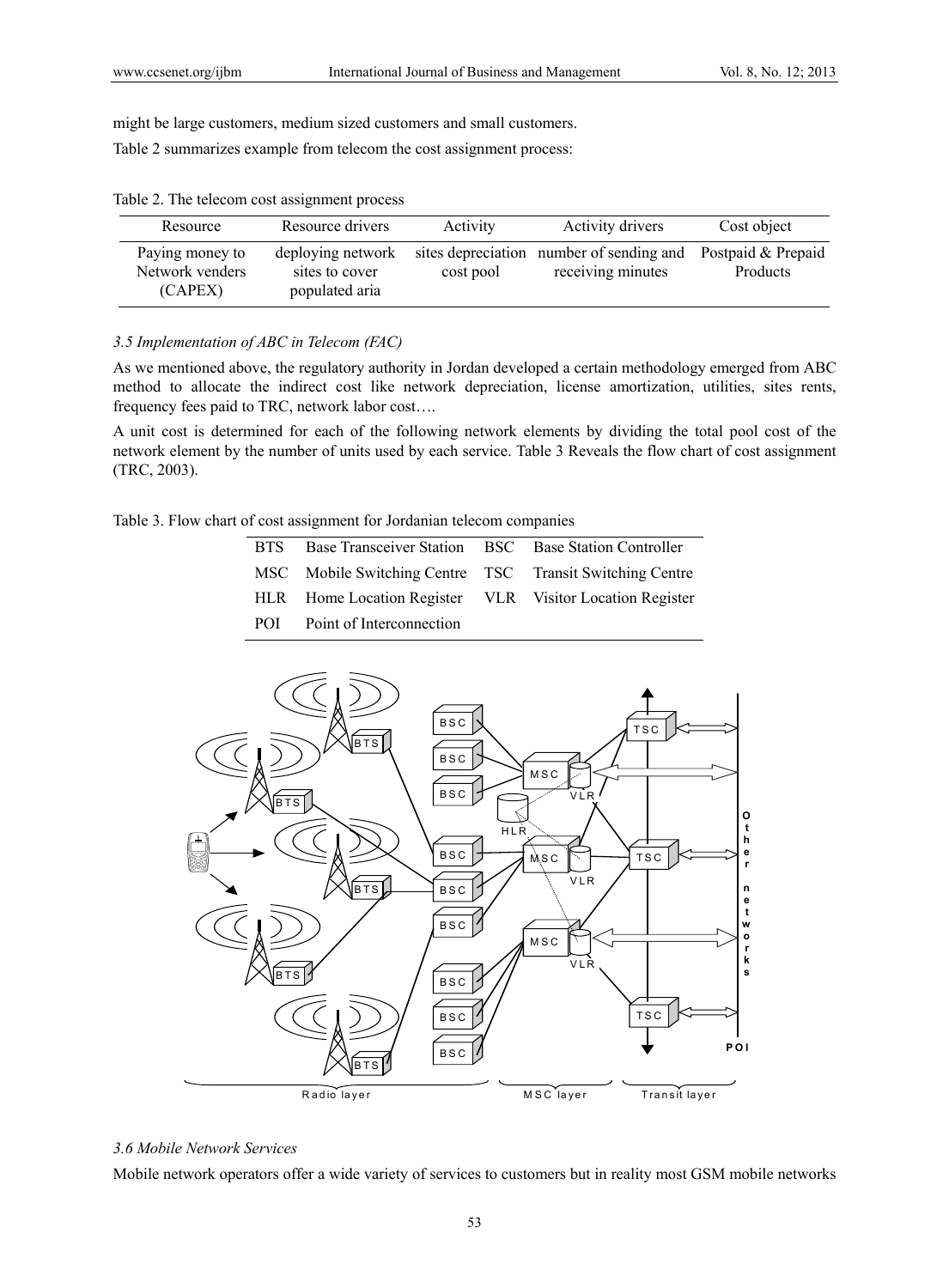offer 4 services (TRC, 2003): Call origination, Call termination, Messaging, Customer connection.

*Call origination:* This is the network facility to initiate a call irrespective of destination. This includes the use of 1 radio link to the handset from the base station, the link from the base station to the switch, switching and network transmission equipment, credit checking for pre-paid services and billing for post-paid services and, if the call is not terminated on the network, interconnection equipment.

*Call termination*: This is the network facility to enable a call to be answered, either by the user of a mobile handset or by an automatic voice mail facility. For calls which are answered by a customer, the same network infrastructure will be used as for call origination, a call which is terminated on voice mail will be routed to the voice mail platform, a call which is answered by a customer who is roaming abroad will be routed internationally and a call to a handset which is out of coverage and not making use of voice mail will normally receive a network announcement.

*Messaging*: The ability to send and receive text and picture messages using separate switching equipment in conjunction with the network used for call origination and call termination. It includes the basic elements of call origination and call termination and is usually between two mobile handsets.

*Customer connection:* Customer connection is the provision of services to customer to enable them to make and receive calls.

# **4. Literature Review**

Although a few studies have explored the adoption of activity based costing in a non manufacturing companies, this paper relies on the literature review of recent relevant articles: Yapa & Kongchan (2012) identify the factors that influenced the process of ABC implementation in a Thai telecommunications company .The most significant factor influencing the implementation of ABC was a competitive environment followed by technology, organizational strategy, organizational structure, Corporate Social Responsibility and organizational culture. Government policies indirectly influenced the implementation of ABC. Jelsy & Vetrivel (2012) review the improvement in financial performance by implementing the Activity Based Costing in Spinning Mills. The study states that activity based cost information is more helpful in identifying the loss making products which will ultimately improve the profitability, ABC can be used for better cost prediction , used for budgeting and performance Measurement , and can be used as a Decision Support System (DSS). Al-Refa'ee (2012) identifies the extent of applying the Activity Based Costing System (ABC) in the field of iron and steel industry in Jordan. The researcher found that most iron and steel companies of Jordan doe not apply the activity based cost system ABC, and the main reason for abstaining from applying the system is a firm conviction of the upper management, and the high costs of the application of the ABC system.

Chea (2011) Show that ABC is most appropriate for service organizations, not only appropriate for use in a manufacturing environment. ABC enables managers to understand profitability better, and help firm make better decisions based on more accurate costing information. The finding reveals that the successful implementation of ABC system as a tool for determining true costs in the service-oriented firm is a function of the followings: The impetus of the change must come from within the organization ,the adoption of ABC must first be bought by operating manager before it is sold to top management, all employees must be made to embrace ABC and be held accountable, and Effective sponsorship and how the rationale for ABC adoption is communicated to employees must be given a high priority. Segovia1, J. & Khataie (2011) provide evidence that Activity-Based Costing and Management ABC/M have a positive effect on the telecommunication firm's financial performance. This study will assist telecommunications companies to learn how to become more effective and efficient in controlling and reducing their costs, thus developing a competitive strength. In addition, more accurate product profitability analyses will be determined; thus, identifying unintended product cross-subsidization, and leading to appropriate sales mix decisions.

Al-Khadash & Feridun (2006) investigating the link between the practice of Activity Based Costing (ABC), Justin-Time (JIT), and Total Quality Management (TQM) as strategic initiatives and the improvement in corporate financial performance of the Industrial Jordanian Companies.Analysis shows that 27% of the companies under consideration use at least one of the strategic initiatives. In addition, the awareness level of the importance of using the strategic initiatives is found to be significantly high among the financial managers, but such awareness is not reflected in the implementation of these initiatives. Furthermore, strong evidence emerges that the use of strategic initiatives leads to improvement in financial performance of the companies under consideration.

# **5. Methodology**

The methodology identifies hypotheses, research questions, and the procedures for collecting and analyzing the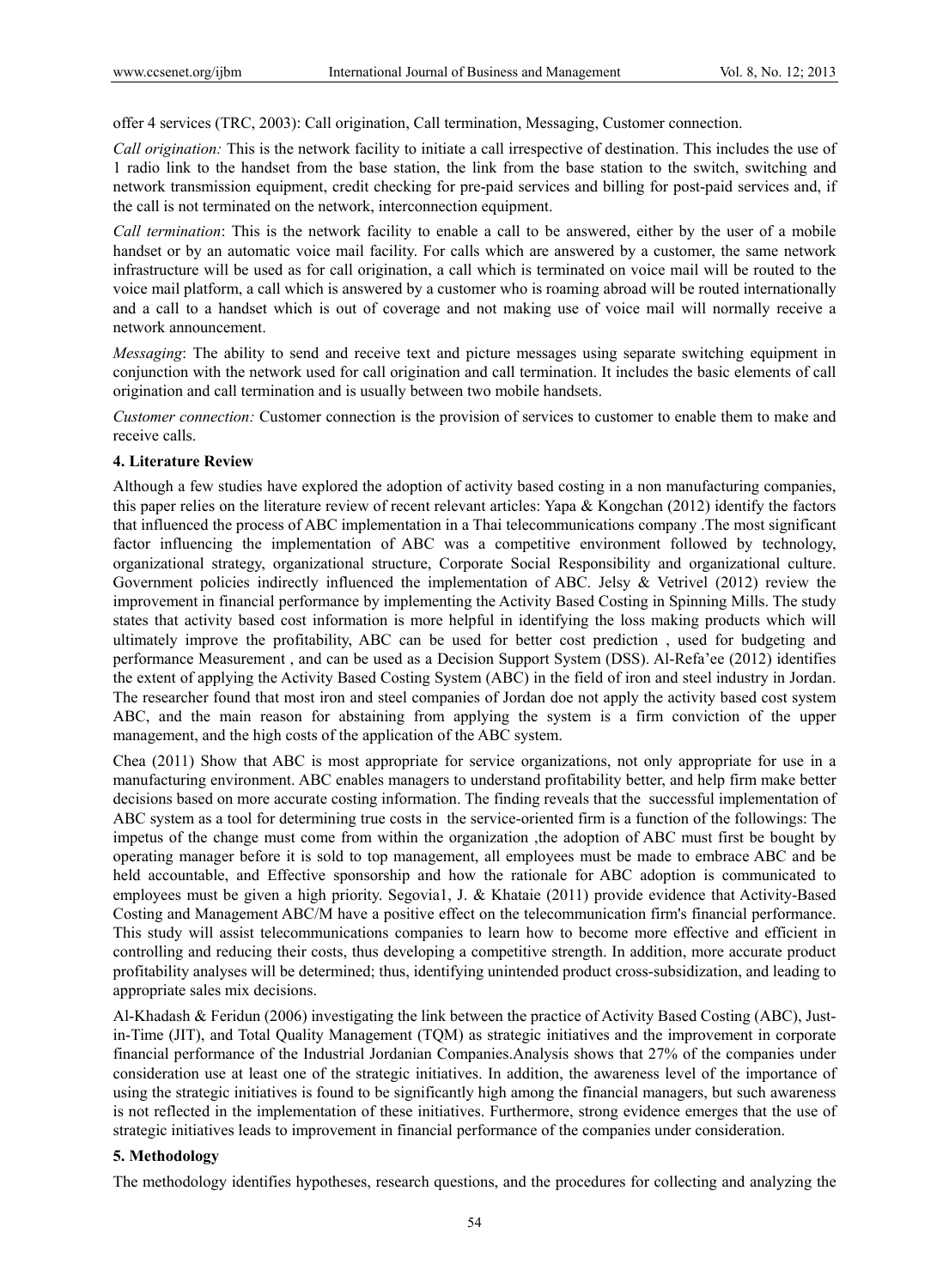data.

## *5.1 The Hypotheses of the Study*

Based upon the arguments of the theoretical and empirical literature discussed previously, it is clear that the use of the ABC system leads to improvement in financial performance. Therefore, in order to achieve our ultimate goal this is to understand the impact that applying the ABC on improving the financial performance in telecom companies, the null hypotheses:

H01: applying the ABC will not help the telecom companies to reduce their expenses, which will lead to profitability enhancement.

H02: the needed infrastructure to implement the ABC is not available in telecom companies operations.

H03: there are no obstacles that prevent telecom companies to apply the ABC in their operation to control cost and optimize expenses.

To assess the hypotheses, questionnaires were designed in attempt to answer these questions which formulated and divided in to three aspects to serve the objectives of this paper:

1) Does the ABC system contribute in empowering the telecom companies to optimize expenses and increase profitability?

2) Do the telecom companies have the needed infrastructure to implement the ABC system to measure the cost related to the provided services?

3) Are there any obstacles that prevent telecom companies from applying the ABC costing system?

The questionnaire was structured into two mainly sections: section A contained information about the respondents, while section B contained questions adapted to answer the research problem. The information was gathered from key personnel who have a clear understanding of firms' management accounting system, financial performance, and can influence the change. In addition, interview with managers also used to collect data. In this research, 27 participants was used**,** they are staffs in management accounting and financial departments of five telecom companies in Jordan: Zain, Orange, Umniah, Mada, and Wi Tripe.

Respondents rate their opinion about the impact that ABC implementation has had on improving the financial performance by using scale of: Disagree, Slightly disagree, Neutral, Slightly agree, Agree, NA.

#### **6. Data Analysis**

For the purpose of analyzing the data and testing the hypotheses, the current paper used the descriptive statistical analysis such as the mean and the standard deviation, also one sample *t*-test is used to test the acceptance of the hypotheses, Cronbach alpha was used to test the reliability of the scale, it had been recorded at  $= 0.765$  which is good ratio; it is higher than the accepted ratio of 60%. Variables determined in a questionnaire have been categorized into two types: The first category is associated with characteristics of respondents, while the seconded category related to the research problem. Data was collected and the result is shown as follow:

## *6.1 The First Category: Characteristics of Respondents*

Characteristics of respondents consist of the participants educational background, availability of management accounting or costing analysis units, and size of the team working in these units. The following results of these variables are:

#### *1). What is your educational background?*

Table (4) reveal that 81.5% of the sample has got at least bachelor degree and the rest has post-graduate degree, which gives more confidence of the result, because that all participants are educated, and are scientifically consciousness of the importance of the ABC.

| Degree               | Frequent                 | Percentage               |
|----------------------|--------------------------|--------------------------|
| Bachelor degree      | 22                       | 81.5%                    |
| Post-graduate degree |                          | 18.5%                    |
| Other                | $\overline{\phantom{a}}$ | $\overline{\phantom{a}}$ |
| Sum                  | 27                       | 100%                     |

Table 4. The participants educational background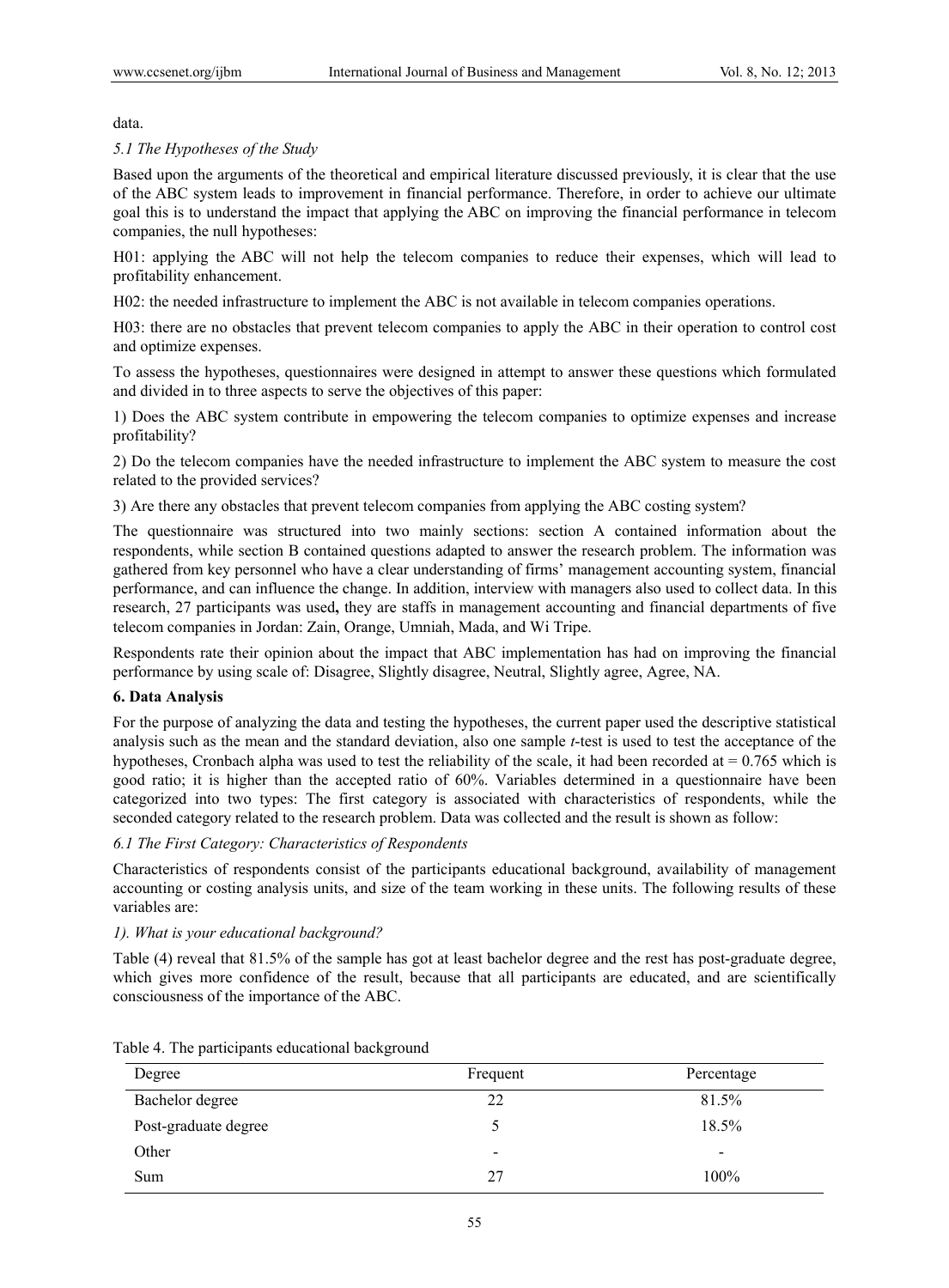# *2). Is there a management accounting or costing analysis unit in your company?*

It was found, as table (5) shows, that more than 92% of the sample has management accounting or costing analysis divisions in their companies.

This indicates the value that can be delivered from the management accounting team to support management to take right decision in such market that can be described as competitive market and needs effective response.

| Availability of these units | Frequent | Percentage |
|-----------------------------|----------|------------|
| They have                   | 22       | 92.6%      |
| They don't                  |          | 7.4%       |
| Sum                         | 27       | 100%       |

Table 5. Availability of management accounting or costing analysis units

#### *3). The size of the team working in management accounting and costing unit*

Table (6) Reports that more than 92% of the sample is working in companies which their size of team working in management accounting and costing unit's ranges between three and more employees. The main tasks that were done within the management accounting and costing units include budgeting, reporting, products costing and profitability and business planning. That suggests a good background of respondents and the ability of them to deal with the challenges facing the strategic management in this competitive sector.

Table 6. Size of the team working in management accounting and costing unit

| Size        | Frequent | Percentage |
|-------------|----------|------------|
| Less than 3 | -        | -          |
| Between 3-8 | 19       | 70.4%      |
| More than 8 | 6        | 22.2%      |
| Missing     | 2        | 7.4%       |
| Sum         | 27       | 100%       |

# *4). Do you have Professional certificates?*

It was found that 26% of the sample has professional certificate as table (7) shows. The main certificate that is related to management accounting is the CMA (Certified Management Accounting). So it was apparent from table (7) and table (4) that participants have educational background and Professional certificates, they are familiar of ABC system, and the answers reflect their perception and experiences about ABC.

| Professional certificate | Frequent | Percentage |
|--------------------------|----------|------------|
| No                       | 20       | 74.1%      |
| Yes, CMA certificate     | 4        | 14.8%      |
| Yes, other               | 3        | $11.1\%$   |
| Sum                      | 27       | 100%       |

Table 7. Participants professional certificates

#### *6.2 The Second Category: Results of the Research Questionnaires*

Detailed results of the paper questions are presented in the next tables, and the result of each hypothesis is discussed individually.

6.2.1 Hypothesis Analysis

*Hypothesis Ho1* stated the following: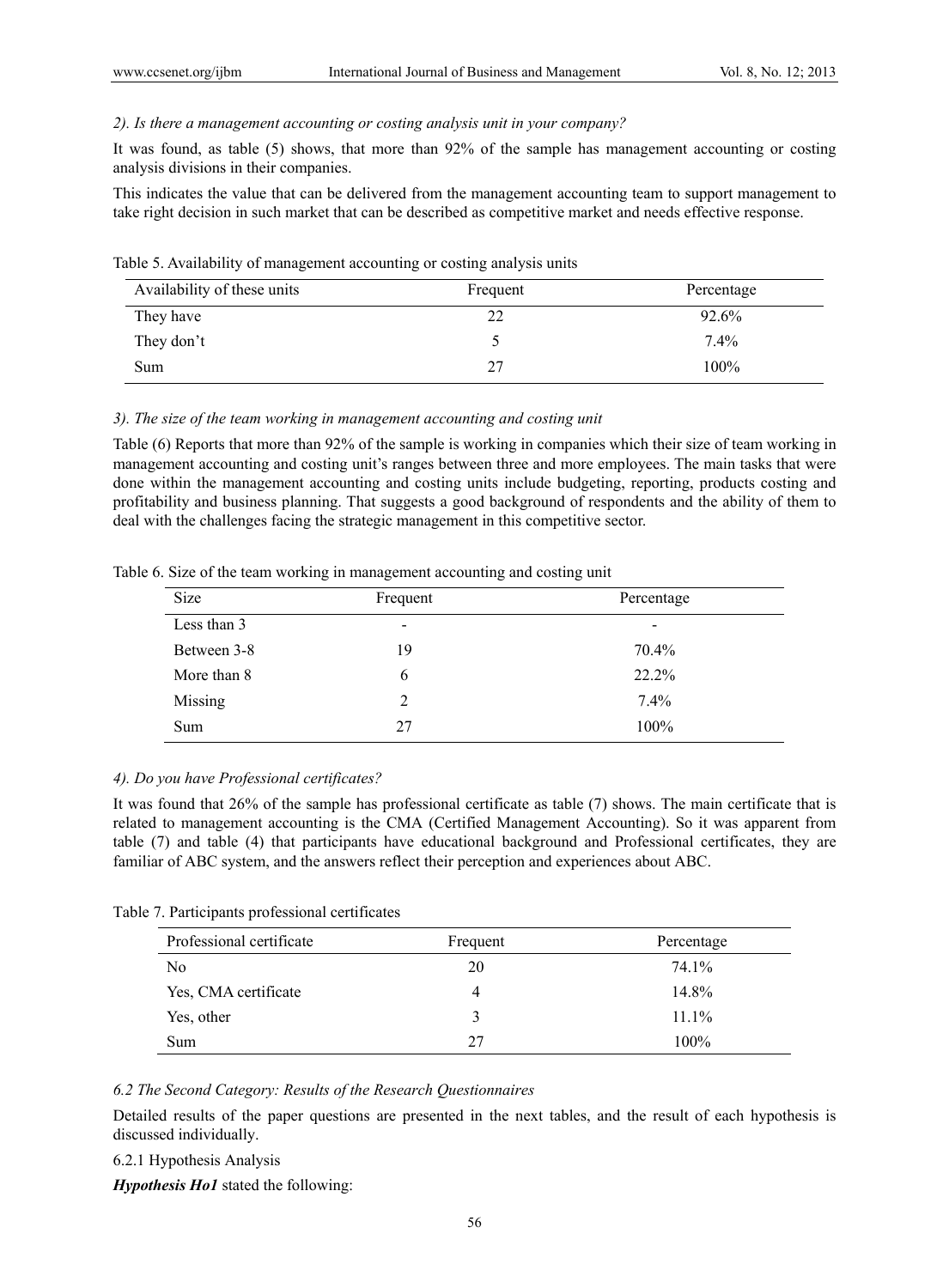Applying the ABC will not help the telecom companies to reduce their expenses, which will lead to profitability enhancement. The following test of hypothesis 1 relates to objectives of the implementation of ABC to reduce expenses, which will lead to gained benefits from implementing ABC.

Table 8. *Hypothesis Ho1*: The implementation of ABC will not lead to profitability enhancement

- 1.1 The success of reducing indirect costs and operating expenses will enhance the competitive edge foreach operator, which will lead to enhance the operator profitability.
- 1.2 The indirect cost constitutes a significant part of the total cost of providing service to the end user (customer).
- 1.3 One of main obstacle to identify the customer's profitability is to assign the customer's share from the indirect cost.
- 1.4 Customers' segmentation is important to determine the associated cost (direct or indirect) for each segment for measuring the profitability for each segment
- 1.5 Dividing the total cost into direct and indirect cost will enhance the measurement for total cost.
- 1.6 Creating cost drivers for allocating the indirect cost will enhance the measurement for the indirect cost.
- 1.7 Producing cause-relationship between the indirect cost and the services provided to customers will help to eliminate the unnecessary activities that have no value added to customers
- 1.8 Having activity based costing will help to price the provided services to customers.
- 1.9 The service pricing process is based on Cost Plus method by adding a markup for related cost of provided service.
- 1.10 The pricing process of each service is including the indirect cost of that service.
- 1.11 For each provided service, there is a cost pool and cost drivers that are used to calculate the total cost for that service.
- 1.12 The costing analysis results are affecting the marketing efforts to price any service.
- 1.13 Implementing activity based costing system in the company will increase the companies' profitability.

Detailed results of the first paper questions are presented in the tables  $(9) \& (10)$ 

| Q      | N  | Minimum | Maximum | Mean   | Std. deviation |
|--------|----|---------|---------|--------|----------------|
| Q 1.1  | 27 | 4.00    | 5.00    | 4.9259 | .26688         |
| Q 1.2  | 27 | 2.00    | 5.00    | 4.4444 | .80064         |
| Q 1.3  | 27 | 3.00    | 5.00    | 4.4074 | .74726         |
| Q 1.4  | 27 | 3.00    | 5.00    | 4.6296 | .68770         |
| Q 1.5  | 27 | 2.00    | 5.00    | 4.5926 | .79707         |
| Q 1.6  | 27 | 3.00    | 5.00    | 4.8148 | .48334         |
| Q 1.7  | 27 | 2.00    | 5.00    | 4.4815 | .80242         |
| Q 1.8  | 27 | 2.00    | 5.00    | 4.4444 | .75107         |
| Q 1.9  | 27 | 1.00    | 6.00    | 3.8889 | 1.31071        |
| Q 1.10 | 27 | 1.00    | 6.00    | 3.5926 | 1.30853        |
| Q 1.11 | 27 | 1.00    | 5.00    | 4.1852 | 1.03912        |
| Q 1.12 | 27 | 1.00    | 6.00    | 4.4444 | 1.05003        |
| Q 1.13 | 27 | 3.00    | 5.00    | 4.4444 | .69798         |

Table 9. Descriptive statistics of the first paper questions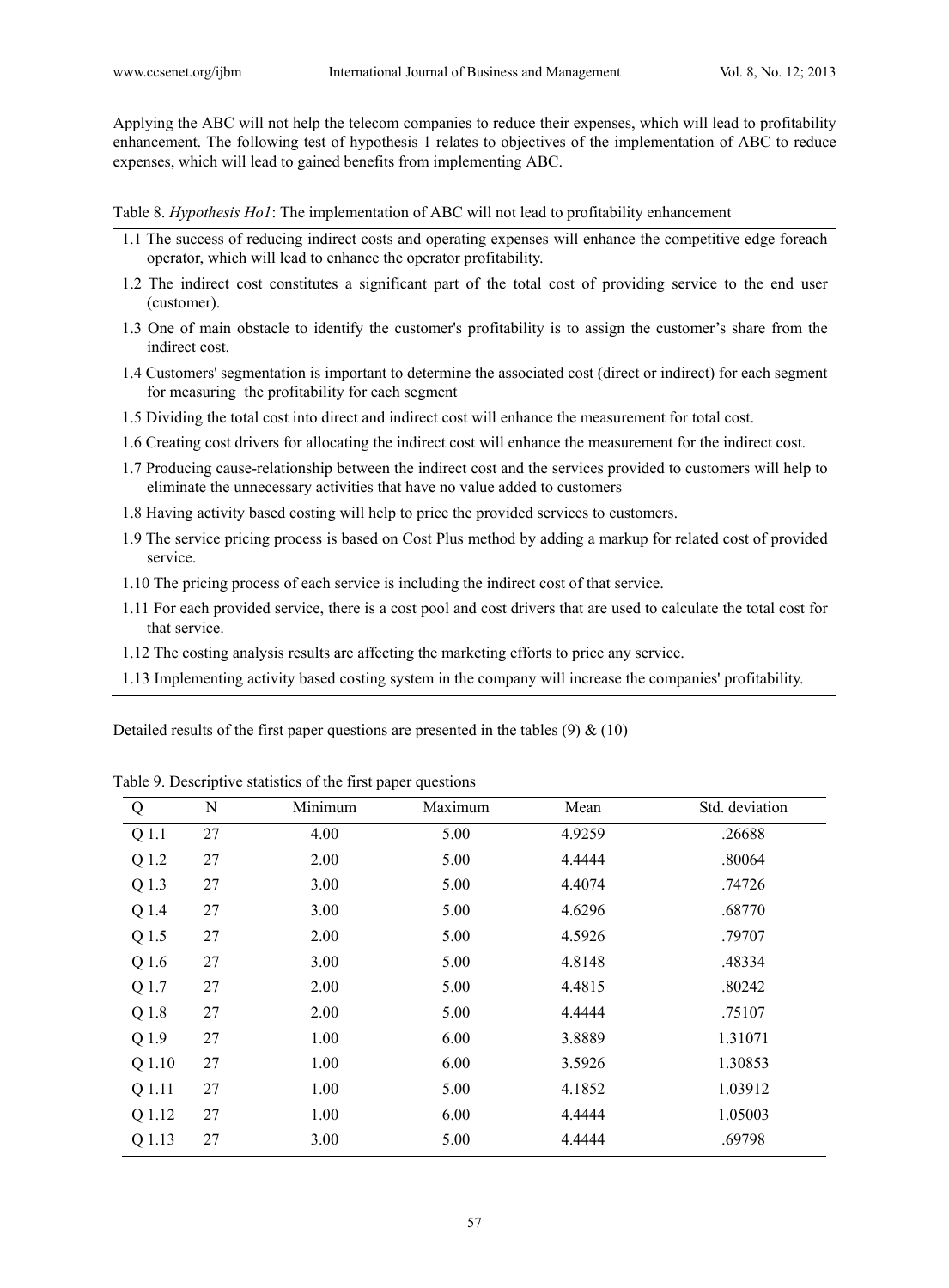|  |  |  |  | Table 10. Result of <i>t</i> -test of the first paper questions |  |
|--|--|--|--|-----------------------------------------------------------------|--|
|--|--|--|--|-----------------------------------------------------------------|--|

| T calculated | tabulated | T sig. | Result of Ho1 |
|--------------|-----------|--------|---------------|
| 587          | 2.0555    | .000   | Reject        |

One sample *t*-test was used to test our hypothesis and we found that (T calculated  $= 11.587$ ) is greater than T tabulated. According to our decision rule: accept Ho if calculated value is less than tabulated value and reject Ho if calculated value is greater than tabulated value. So we will reject Ho and accept alternative one: applying the ABC will help the telecom companies to reduce their expenses, which will lead to profitability enhancement.

Consequently, the use of ABC method has direct related to the improvement of financial performance: the success of reducing indirect costs, through producing cause-relationship between the indirect cost and the services provided to customers which will help to eliminate the unnecessary activities that have no value added to customers.

#### *Hypothesis H02* stated the following:

The needed infrastructure to implement the ABC is not available in telecom companies operations. The following test of hypothesis 2 consists of variables shows the availability of infrastructure to implement the ABC.

Table 11. *Hypothesis H02*: The availability of infrastructure to implement the ABC

- 2.1 There is a specialized unit/ section to analyze the cost in your company.
- 2.2 Having data mining tool is important to conduct the costing analysis.
- 2.3 The cooperation between the different company units (Finance, marketing and sales) are supporting the implementation of the ABC process to price and analyze the costing for any provided service.
- 2.4 Specialized training was done to implement the ABC Analysis.

Detailed results of the second paper questions are presented in the tables (12)  $\&$  (13)

|       | N  | Minimum | Maximum | Mean   | Std. deviation |
|-------|----|---------|---------|--------|----------------|
| Q 2.1 | 27 | 2.00    | 6.00    | 4.4444 | .97402         |
| Q 2.2 | 27 | 3.00    | 5.00    | 4.7407 | .52569         |
| Q 2.3 | 27 | 3.00    | 5.00    | 4.5926 | .63605         |
| Q 2.4 | 27 | 1.00    | 5.00    | 3.2963 | 1.43620        |

Table 12. Descriptive statistics of the second paper questions

|  | Table 13. Result of <i>t</i> -test of the second paper questions |  |  |  |  |  |
|--|------------------------------------------------------------------|--|--|--|--|--|
|--|------------------------------------------------------------------|--|--|--|--|--|

| calculated | tabulated | $\tau$ sig. | Result of Ho <sub>2</sub> |
|------------|-----------|-------------|---------------------------|
| 10.642     | 2.0555    | .000        | Reject                    |

One sample *t*-test was used to test our hypothesis and we found that (T calculated  $= 10.642$ ) is greater than T tabulated. According to our decision rule: accept Ho if calculated value is less than tabulated value and reject Ho if calculated value is greater than tabulated value. So we will reject Ho and accept alternative one: the needed infrastructure to implement the ABC is available in telecom companies operations, to enhance the performance of these companies.

# *Hypothesis H03* stated the following:

There are no obstacles that prevent telecom companies to apply the ABC in their operation to control cost and optimize expenses.

The following test of hypothesis 3 is concerned with the obstacles of ABC implementation.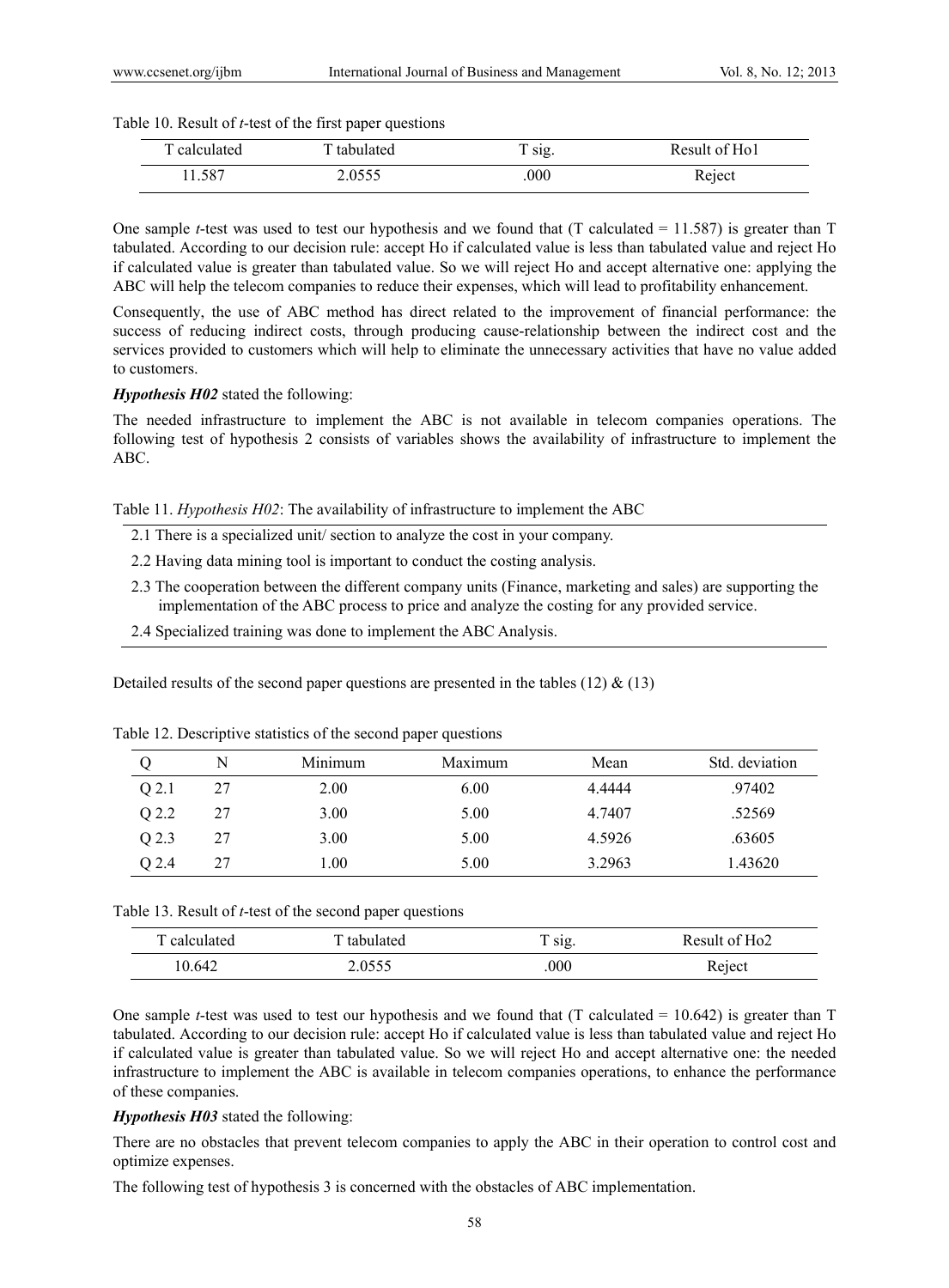Table 14. *Hypothesis H03*: The obstacles of ABC implementation

- 3.1 The Jordanian telecom industry is witnessing a tough competition between all existing operators to increase their market share and revenue share
- 3.2 The price of service is determined based on supply and demand factors , not based on costing.
- 3.3 The tough competition in telecom industry is affecting the price of the service regardless of the service costing.
- 3.4 The regulatory authorities are affecting the process of pricing the services.
- 3.5 The upper management is convinced with importance of implementing the ABC process.
- 3.6 The process of dividing the cost into direct and indirect cost is difficult to implement.
- 3.7 The needed investment in ABC systems and human resources are supported by management

Detailed results of the third paper questions are presented in the tables (15)  $\&$  (16)

| Q     | N  | Minimum | Maximum | Mean   | Std. deviation |
|-------|----|---------|---------|--------|----------------|
| Q 3.1 | 27 | 5.00    | 5.00    | 5.000  | .00000         |
| Q 3.2 | 27 | 1.00    | 5.00    | 3.4444 | 1.21950        |
| Q 3.3 | 27 | 2.00    | 5.00    | 4.2593 | .90267         |
| Q 3.4 | 27 | 1.00    | 5.00    | 4.2963 | .99285         |
| Q 3.5 | 27 | 1.00    | 5.00    | 3.9259 | 1.14105        |
| Q 3.6 | 27 | 1.00    | 5.00    | 3.2222 | 1.21950        |
| Q 3.7 | 27 | 1.00    | 5.00    | 3.7407 | 1.12976        |

Table 15. Descriptive statistics of the third paper questions

## Table 16. Result of *t*-test of the third paper questions

| T calculated | T tabulated | $T$ sig. | Result of Ho <sub>3</sub> |
|--------------|-------------|----------|---------------------------|
| 2.278        | 2.0555      | 031      | Reject                    |

One sample *t*-test was used to test our hypothesis and we found that (T calculated = 2.278) is greater than T tabulated. According to our decision rule: accept Ho if calculated value is less than tabulated value and reject Ho if calculated value is greater than T tabulated value. That means we will reject Ho and accept alternative one: there are obstacles that prevent telecom companies to apply the ABC in their operation to control cost and optimize expenses, which indicated the importance of overcoming the obstacles.

## **7. Summary**

In our competitive environment, the cost accounting system should accomplish cost efficiency without any negative impact on the quality of the provided services; provide the proper information to the management for taking the rational decisions and to continue quality improvement in the various organizations' operations. Activity based costing (ABC) theoretically is targeting to accomplish all of the mentioned objectives.

There is a need for ABC in the telecom industry in Jordan due to the increasing competition level in all aspects (Rank 1 compared to other regional countries), telecom sector in Jordan has been subjected to rapid innovations**.**  All of this is affecting profitability margins for the products and services, which will urge management to devote more efforts to optimize cost and expenses by designing the proper costing tools and systems. Hence, this paper emphasizes the impact of applying the ABC on improving the financial performance in telecom companies.

The information was gathered from key personnel who have a clear understanding of firms' management accounting system, financial performance, and can influence the change. 27 participants was used**,** they are staffs in management accounting and financial departments of five telecom companies in Jordan: Zain, Orange, Umniah, Mada, and Wi Tripe.In addition, interview with managers also used to collect data. The result achieved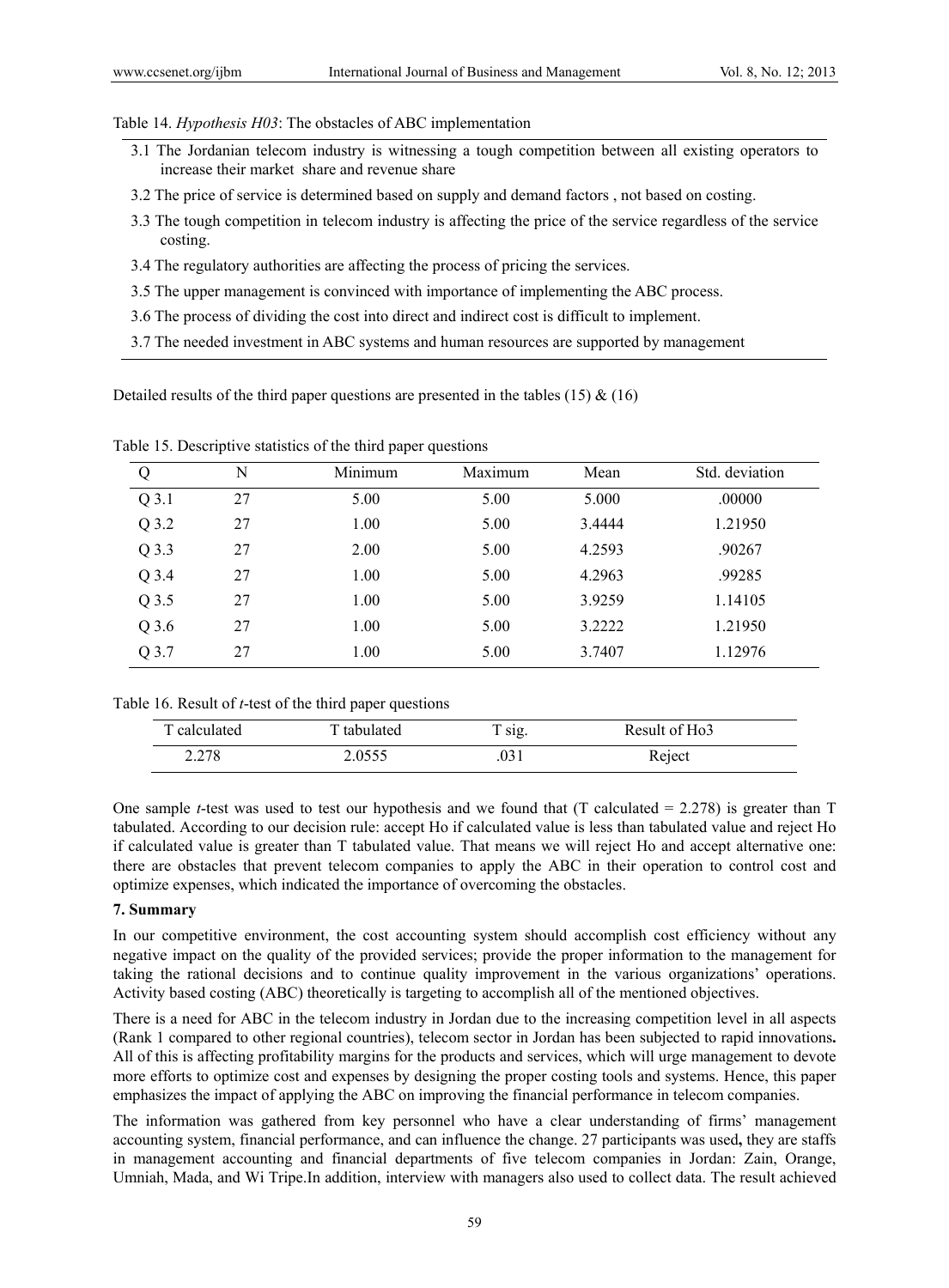from the analysis of the questionnaire and interviews indicated a significant positive relationship between applying telecom companies the ABC and reducing their expenses, which will lead to profitability enhancement. In addition we found that the needed infrastructure to implement the ABC is available in telecom companies operations, but there are obstacles that prevent telecom companies to apply the ABC in their operation. Consequently, more studies are required to overcome such obstacles.

## **References**

- Al-Khadash, H., & Mete, F. M. (2006). Impact of Strategic Initiatives in Management Accounting on Corporate Financial Performance: Evidence from Amman Stock Exchange. *Managing Global Transitions, 4*(4), 299-312.
- Al-Refa'ee, K. (2012). The Extent of Applying the Activity Based Costing System (ABC) inthe Field of Iron and Steel Industry in Jordan. *Interdisciplinary Journal of Contemporary Research in Business, 4*(1), 671-695.
- Arab Advisor Group. (2010). *Competition Levels in Arab Cellular Markets*. Arab Advisors Group Strategic Research Service.
- Atkinson, B. K., & Young. (2001). *Management Accounting* (3rd ed.). Prentice hall, upper saddle river new jersey.
- Cagwin, D., & Bouwman, M. J. (2002). The Association between Activity- Based Costing and Improvement in Financial Performance. *Management Accounting Research, 13*(1), 1-39. http://dx.doi.org/10.1006/mare.2001.0175
- Chea, A. (2011). Activity-Based Costing System in the Service Sector: A Strategic Approach for Enhancing Managerial Decision Making and Competitiveness. *International Journal of Business and Management, 6*(11), 3-10. http://dx.doi.org/10.5539/ijbm.v6n11p3
- Clarke, P., & Mullins, T. (2001). Activity Based Costing in The Non-Manufacturing Sector in Ireland: Apreliminary Investigation. *Irish Journal of Management, 22*(2), 1-18.
- Cooper, R., Kaplan, R. S., Maisel, L. S., Morrissey, E., & Oehm, R. M. (1992). *Implementing Activity-Based Cost Management: Moving From Analysis to Action: Implementation Experiences at Eight Companies*. Institute of Management Accountants.
- Hopper, T., & Major, M. (2007). Extending Institutional Analysis Through Theoretical Triangulation: Regulation and Activity-Based Costing in Portuguese Telecommunications. *European Accounting Review, 16*(1), 59-97. http://dx.doi.org/10.1080/09638180701265879
- Jelsy, J., & Vetrivel, A. (2012). Time Driven Activity Based Costing For Spinning Mills to Improve Financial Performance. *Advances in Management, 5*(3).
- Jerry, K., & Gale, N. (2001). ABC and Life-Cycle Costing For Environmenta Expenditures. *Readings in Management Accounting* (3rd ed.). Prentice Hall.
- Junaid, M., & Shaikh. (2010). Reviewing ABC For Effective Managerial and Financial Accounting Decision Making in Corporate Entities. *The Academy of Accounting and Financial Studies, 15*(1), 47-50.
- Kaplan, R. S. (2006). The Competitive Advantage of Management Accounting. *Journal of Management Accounting Research, 18*, 127-135. http://dx.doi.org/10.2308/jmar.2006.18.1.127
- Luminiţa, B. (2009). Activity Based Cost from the Perspective of Competitive Advantage. *Journal of Applied Economic Sciences (JAES), 7*, 5-11.
- Maiga, A. S., & Jacobs, F. A. (2006). Assessing The Impact of Benchmarking Antecedents on Quality Improvements and Its Financial Consequences. *Behavioral Research in Accounting, 18*, 97-123.
- Major, M., & Hopper, T. (2005). Managers Divided: Implementing ABC in a Portuguese Telecommunications Company. *Management Accounting Research, 16*(2), 205-229. http://dx.doi.org/10.1016/j.mar.2005.01.004
- Miller, J. (1995). *Implementing Activity–based Management in Daily Operations* (1st ed.). New York: John Wiley & sons Inc.
- Segovia1, J., & Khataie, A. (2011). *The financial Performance Effects of Activity-Based Costing/Management in The Telecommunications Industry.* Retrieved from http://ssrn.com/abstract=1867829
- Sekaran, U. (2006). *Research Methods for Business: A Skill Building Approach* (4th ed.). New York: John Wiley & Sons Inc.